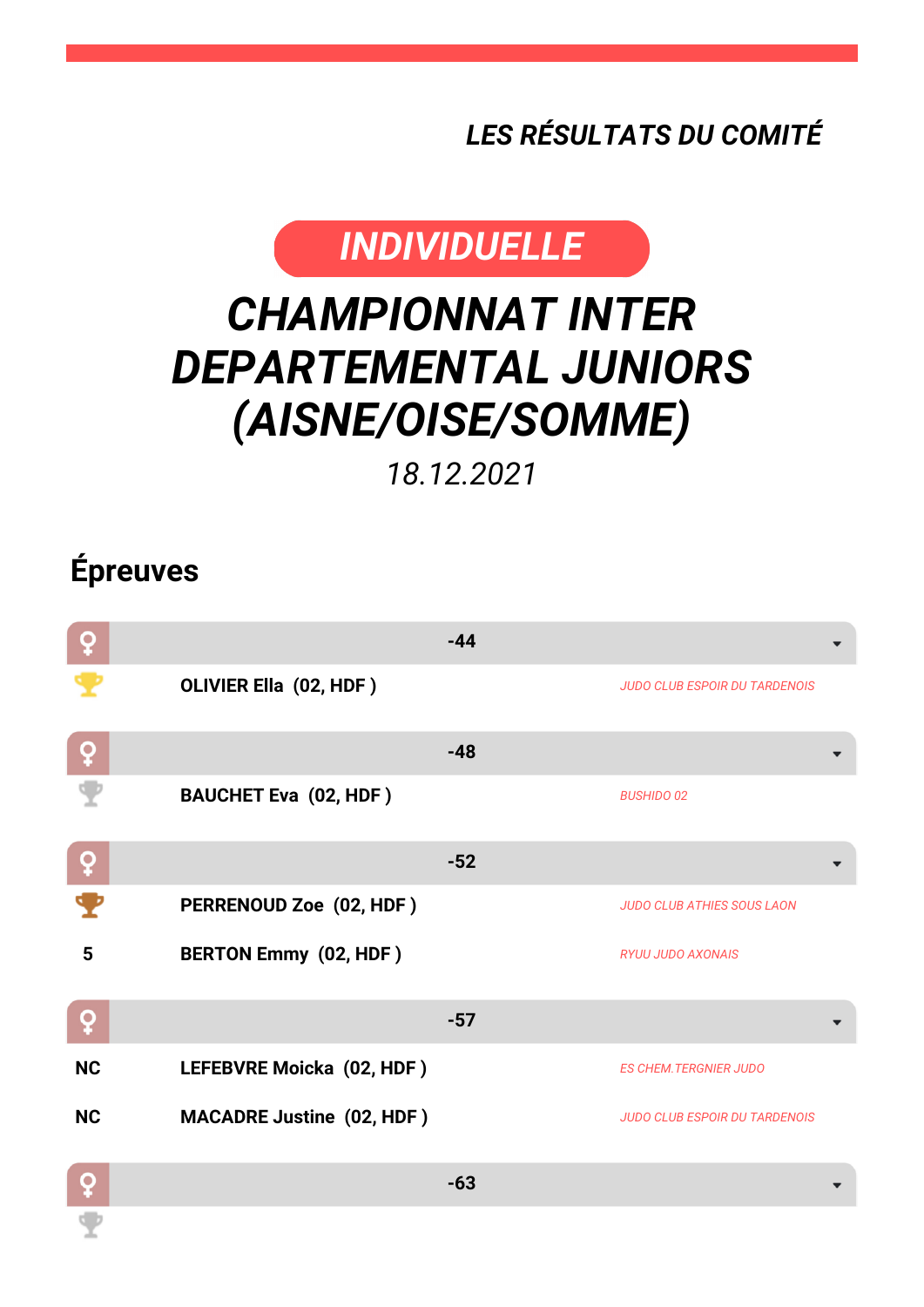**(+7 pts) MARECHAL Lucie (02, HDF )** *JC TROSLY - LOIRE*

| Q         |                                               | $-70$ |                                      |
|-----------|-----------------------------------------------|-------|--------------------------------------|
|           | (+20 pts) BRUGNIAU Merry (02, HDF)            |       | <b>JUDO CLUB ATHIES SOUS LAON</b>    |
|           | DARRICAU Fanny (02, HDF)                      |       | <b>JUDO CLUB GAUCHY</b>              |
| ç         |                                               | $-78$ |                                      |
|           | <b>CLAIN Lylou (02, HDF)</b>                  |       | <b>JUDO CLUB ATHIES SOUS LAON</b>    |
| ර         |                                               | $-55$ |                                      |
|           | <b>CAER Matheo (02, HDF)</b>                  |       | <b>JUDO CLUB ATHIES SOUS LAON</b>    |
| <b>NC</b> | <b>DARRICAU Florian (02, HDF)</b>             |       | <b>JUDO CLUB GAUCHY</b>              |
| <b>NC</b> | FROIDEFOND Oscar (02, HDF)                    |       | <b>JUDO CLUB DE L OMOIS</b>          |
| Ø         |                                               | $-60$ |                                      |
|           | (+27 pts) CHOQUENET D HENRY Pharian (02, HDF) |       | <b>JUDO CLUB GAUCHY</b>              |
|           | (+30 pts) KANNENGIESER Djibril (02, HDF)      |       | <b>JUDO CLUB DE L OMOIS</b>          |
| 7         | <b>LAURENCE Matteo (02, HDF)</b>              |       | <b>RYUU JUDO AXONAIS</b>             |
| <b>NC</b> | <b>CARTIGNY Yann (02, HDF)</b>                |       | <b>JUDO CLUB DE CORBENY</b>          |
| $\bullet$ |                                               | $-66$ |                                      |
| 7         | (+10 pts) BELAL Adib (02, HDF)                |       | <b>JUDO CLUB GAUCHY</b>              |
| 7         | (+20 pts) BENARD Yannick (02, HDF)            |       | <b>JUDO CLUB ESPOIR DU TARDENOIS</b> |
| σ         |                                               | $-73$ |                                      |
|           | (+20 pts) CHAMPRENAUT Nolan (02, HDF)         |       | <b>JUDO CLUB CHATEAU THIERRY</b>     |
|           | <b>MOUTON Titouan (02, HDF)</b>               |       | <b>ES CHEM. TERGNIER JUDO</b>        |
|           | <b>PAINVIN Quentin (02, HDF)</b>              |       | <b>JUDO CLUB ATHIES SOUS LAON</b>    |